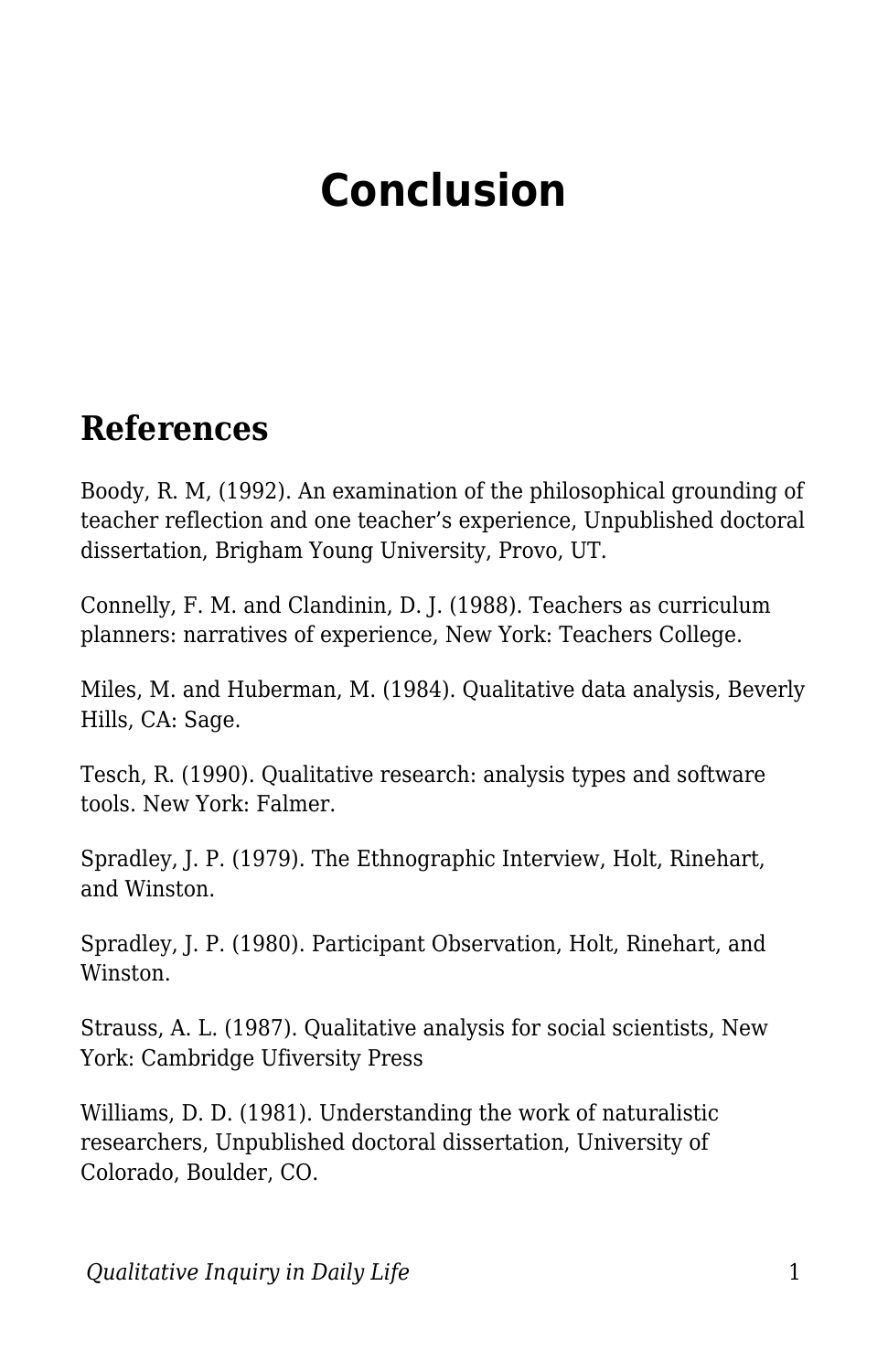## **Questions for Consideration**

- 1. When should analysis begin in a qualitative inquiry? Why?
- 2. What is analysis in the qualitative sense?
- 3. What is "meaning" and why is it so important in qualitative inquiry?
- 4. How can you get at or understand meaning?
- 5. What is a domain?
- 6. What is domain analysis?
- 7. What are the differences between domain, cover term, included terms, and semantic relationship?
- 8. What are the steps in doing a domain analysis?
- 9. Why is domain analysis so important?
- 10. How does domain analysis build on other qualitative inquiry activities?
- 11. What other types of analysis and collection activities should be used to follow up on a domain analysis?
- 12. When is it better to conduct a surface or holistic qualitative inquiry without going into any focused domains more deeply?
- 13. When is it more appropriate to narrow the investigation to a few selected domains for a focused in-depth investigation?
- 14. When is it appropriate to do both (holistic and in-depth)?
- 15. How can one do both when nearly all social situations are very complex?
- 16. How is a structural question different from a descriptive one?
- 17. Why does Spradley suggest you should continue making descriptive observations while you make focused observations?
- 18. Why should the same structural question be repeated many times during focused observations?
- 19. What is a taxonomy?
- 20. What is taxonomic analysis?
- 21. How does taxonomic analysis help qualitative inquirers discover meaning in human activities?
- 22. Why does taxonomic analysis follow domain analysis?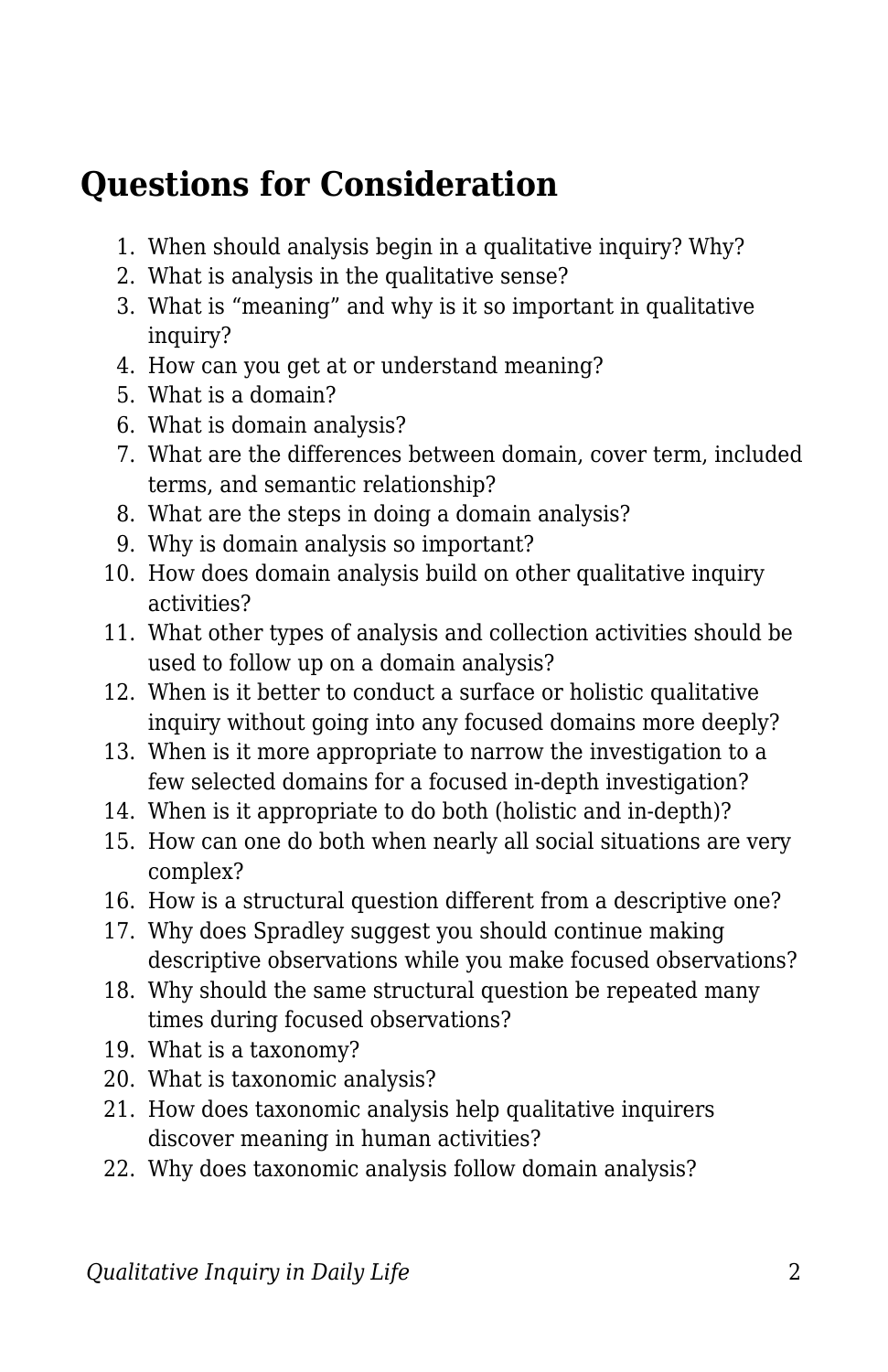- 23. How many levels should a taxonomy have?
- 24. How might folk terms and analytic terms be used in a taxonomy?
- 25. Why should the qualitative researcher search for larger, more inclusive domains as well as for additional included terms during a taxonomic analysis?
- 26. When should focused and descriptive observations be done in relation to domain and taxonomic analyses?
- 27. How can focused observations be used to "check out" tentative taxonomies?
- 28. For how many domains should taxonomic analyses be conducted in a single study?
- 29. When is a box diagram appropriate to use for a taxonomy? A lines and nodes diagram? An outline diagram?
- 30. How do you plan to conduct taxonomic analysis in your own project?
- 31. What are contrast questions?
- 32. How do contrast questions relate to descriptive and structural questions?
- 33. How do contrast questions help qualitative inquirers understand cultural meaning?
- 34. What is a dyadic contrast question?
- 35. What is a triadic contrast question?
- 36. What is a card-sorting contrast question?
- 37. What are dimensions of contrast?
- 38. What are selective observations?
- 39. How do selective observations relate to descriptive and focused observations?
- 40. How would you conduct selective observations?
- 41. How would you use selective observations to ask contrast questions?
- 42. How would you use interviews to ask contrast questions?
- 43. What is componential analysis?
- 44. How does componential analysis relate to domain analysis and taxonomic analysis?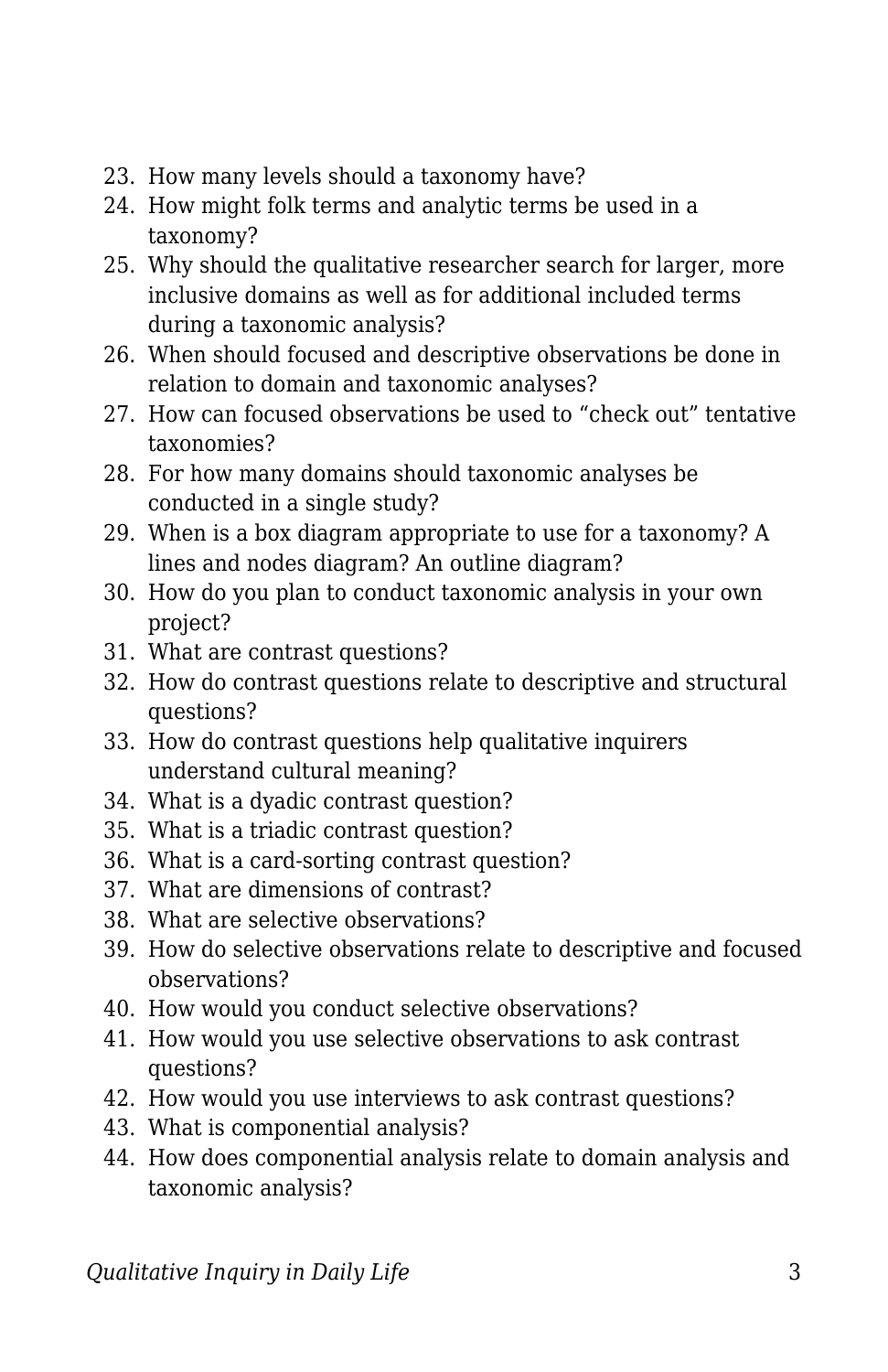- 45. How does componential analysis relate to the three types of observation: descriptive, focused, and selective?
- 46. How do "domain categories", "attributes", and "dimensions of contrast" relate to one another?
- 47. How can understanding categories, attributes, and contrasts help a qualitative inquirer understand the meaning behind people's actions, settings, feelings, objects, and so on?
- 48. How can a paradigm chart help a qualitative inquirer analyze a cultural setting?
- 49. What steps wall you follow in conducting a componential analysis of data in your own qualitative project?
- 50. How will the steps identified above fit with the other steps you are following in the total project?

## **Suggested Activities**

- 1. Try out the Spradley analysis process on your field notes by doing the following:
	- a. Using the field notes collected to date, conduct a small domain analysis of a few of your expanded field notes, using the steps presented in this chapter.
	- b. Then, take a summary of 10-15 domains identified through the domain analysis and review it to ascertain possible domains for further research.
	- c. Select one or two domains for a focused inquiry. Identify a structural question appropriate for each selected domain. Explain in you audit trail how you made these focusing decisions.
	- d. Conduct another period of data collection in which you ask the structural questions and generate additional included terms to add to the growing list of terms included in the selected focus domains for your study.
	- e. Conduct a taxonomic analysis on one or more domains (identified during the earlier domain analysis and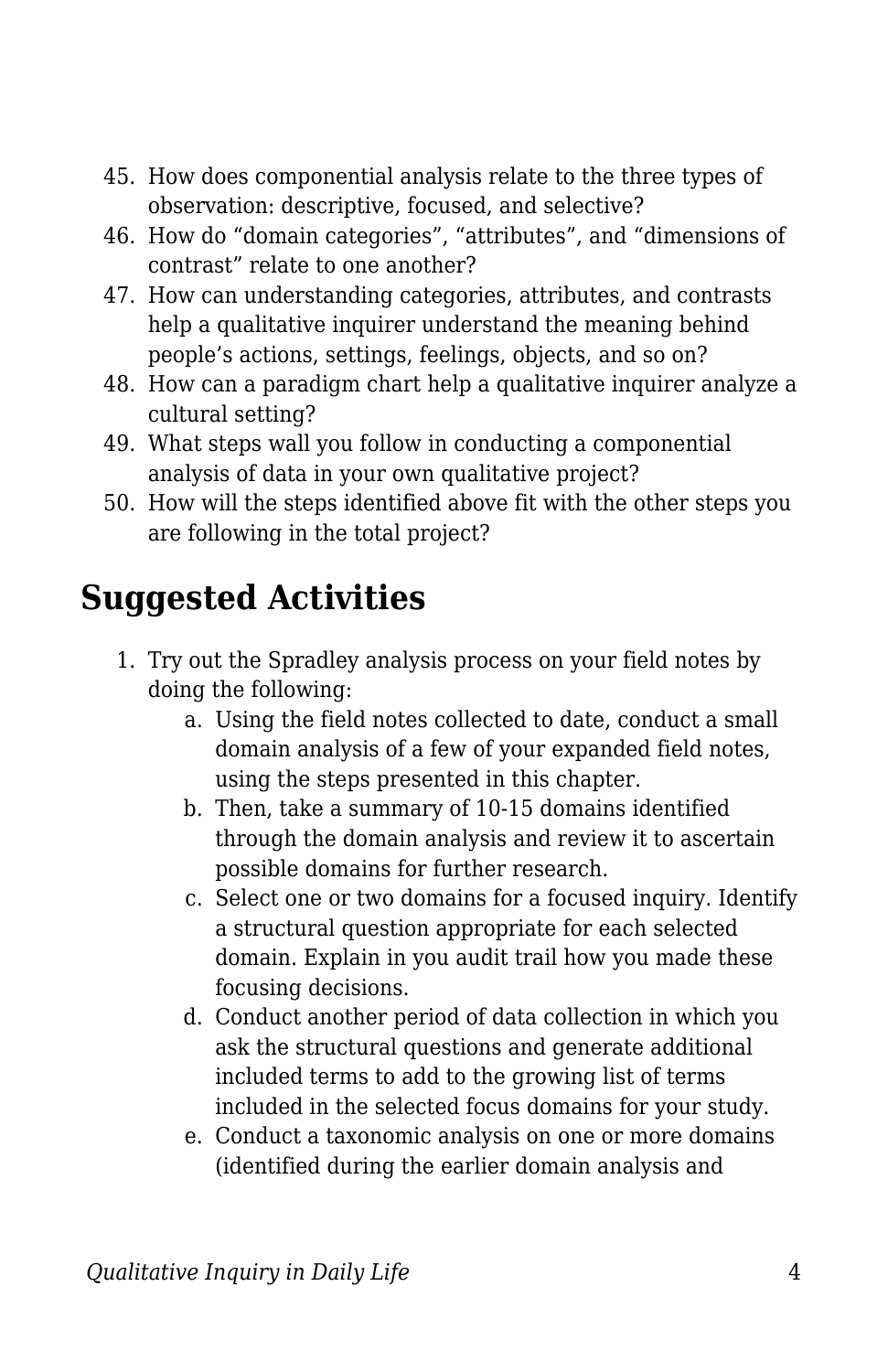selected for focus), following the steps outlined in this chapter.

- f. Carry out another period of participant observation using both descriptive and focused observations, to check out the taxonomic analysis.
- g. Prepare a relatively complete taxonomic diagram of one or more domains.
- h. After studying the materials in this chapter and the associated readings, you should select one or more domains from those identified and focused on in earlier assignments and ask yourself contrast questions to discover dimensions of contrast in these domains. You should review your field notes to answer these questions with all the information gathered to date.
- i. Then, you should conduct another period of participant observation in the field to use selective or selected observations (to ask further contrast questions through observations and interviews) along with additional descriptive and focused observations.
- j. Using the information presented in this chapter and the related readings (following the eight steps presented in Spradley), you should make a componential analysis of one or more domains.
- k. Then you should conduct another period of participant observation to make use of all three types of observation: descriptive, focused, and selective.
- l. You should synthesize 1 or 2 holistic themes, using the field notes and analyses accumulated to date.
- m. Then, you should write statements of those themes as brief assertions.
- 2. How are you already interpreting or telling stories of your experience through the way you are living? Think about this and write your analysis in your field notes.
- 3. How are you already reading or interpreting others' interpretations or stories? Think about this and write your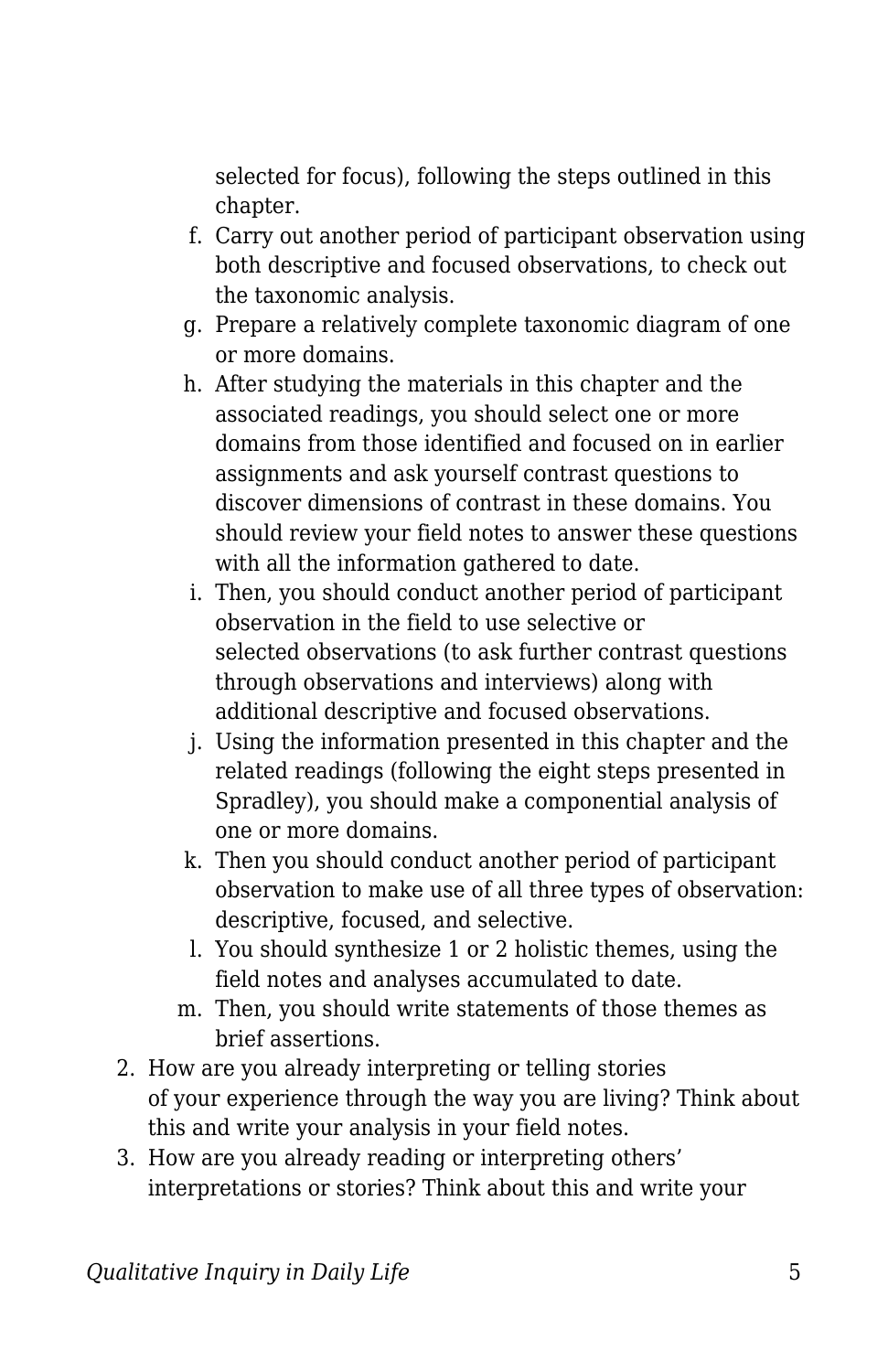analysis in your field notes.

- 4. How do you think you will change how you read others' stories based on your review of qualitative inquiry and various associated approaches to analysis, synthesis, and interpretation? Think about this and write your analysis in your field notes.
- 5. Do some narrative writing to tell a story about something or someone in your inquiry project. Reflect on the implicit interpretive stances you are using in creating this story as a representation of your "reading" of the situation you wrote about.
- 6. Discuss the kinds of interpretation you are doing without writing at all and explore how writing can enhance your interpretations.
- 7. If you are using literature, theory, or other explicit interpretive stances in your inquiry, describe these briefly and discuss how these concerns are influencing your study.





*Qualitative Inquiry in Daily Life* 6